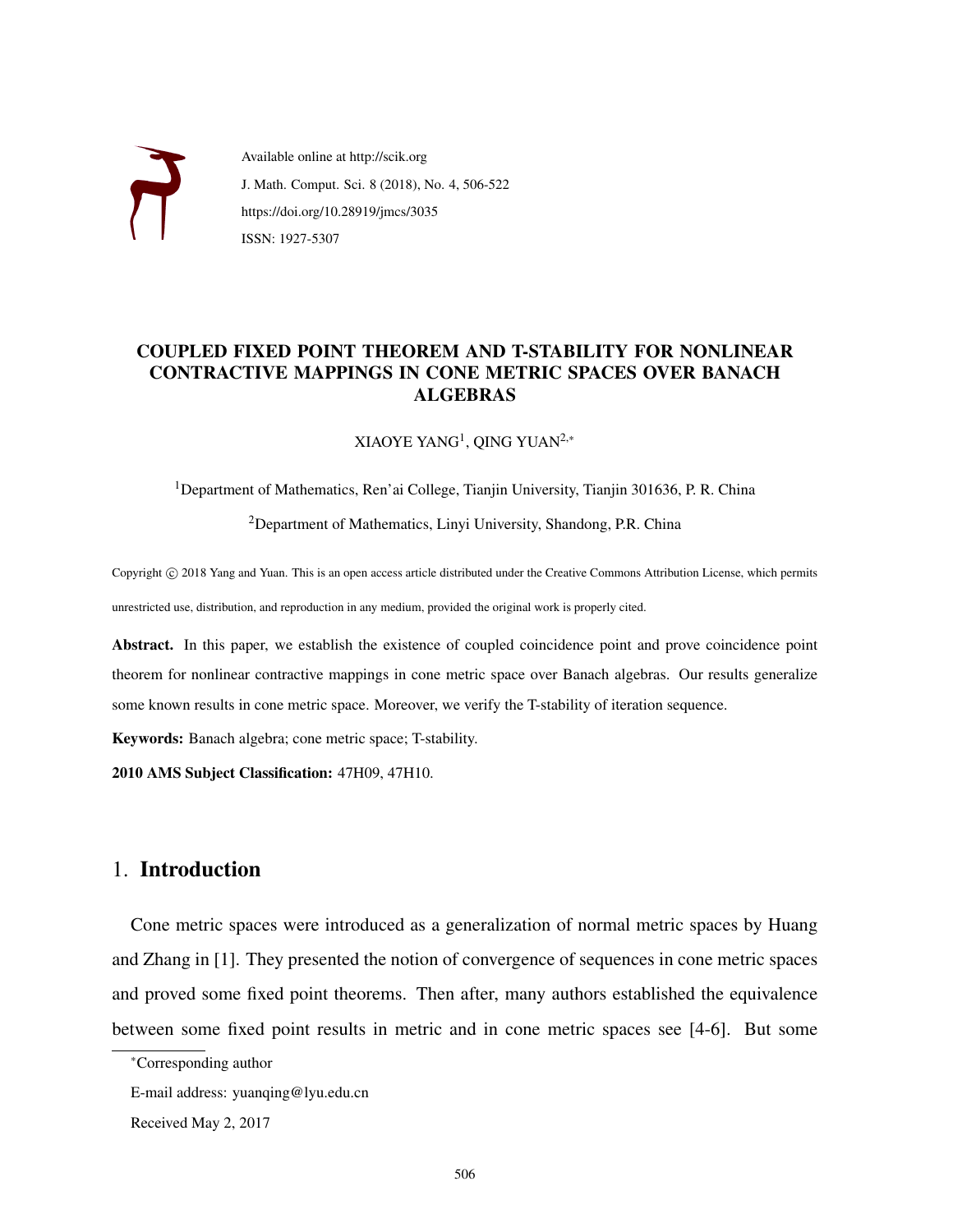authors appealed to the equivalence of some metric and cone metric fixed point results (see[6- 9]) Recently, Liu and Xu [2] introduced the concept of cone metric apace over Banach algebras, replacing Banach spaces by Banach algebras as the underlying spaces of cone metric spaces. They abstain some fixed point theorems of generalized *Lipschitz* mappings. Moreover they give an example to illustrate that are more useful than the standard results in cone metric spaces.

*Bhashkar* and *Lashmikantham* in[4] introduced the concept of coupled fixed point of a mappings  $F: X \times X \rightarrow X$  and investigated some fixed point theorems in partially ordered sets. Sabetghadam et al. in[6] introduced this concept in cone metric spaces.Then after, Lakshmikantham and Ciric in[12] proved coupled coincidence and coupled common fixed point theorems for nonlinear contractive mappings in partially ordered complete metric space. Further, M.Abbas and M.Ali Khan[5] introduce the concept of a w-compatible mappings to obtain couple coincidence point and couple point of coincidence for nonlinear contractive mappings in cone metric space with a cone having non-empty interior.

In this paper, we establish the existence of coupled coincidence point and prove coincidence point theorem for nonlinear contractive mappings in cone metric space over Banach algebras.Our results generalize some known results in cone metric space. Moreover, we verify the T-stability of iteration sequence.Our results greatly extend the main work of [4-13].

### 2. Preliminaries

In this section, we give some necessary preliminaries on the Caputo derivative, which will be used in the sequel.

Definition 2.1. *(see[1]) Let* A *always be a Banach algebra.That is,* A *is a real Banach space in which an operation of multiplication is defined, subject to the following properties, for all*  $x, y, z \in \mathcal{A}, \alpha \in \mathcal{R}$ :

- *1.*  $(xy)z = x(yz)$ ;
- *2.*  $x(y+z) = xy + xz;$
- *3.*  $\alpha(xy) = (\alpha x)y = x(\alpha y)$ ;
- *4.*  $||x|| \le ||x|| ||y||.$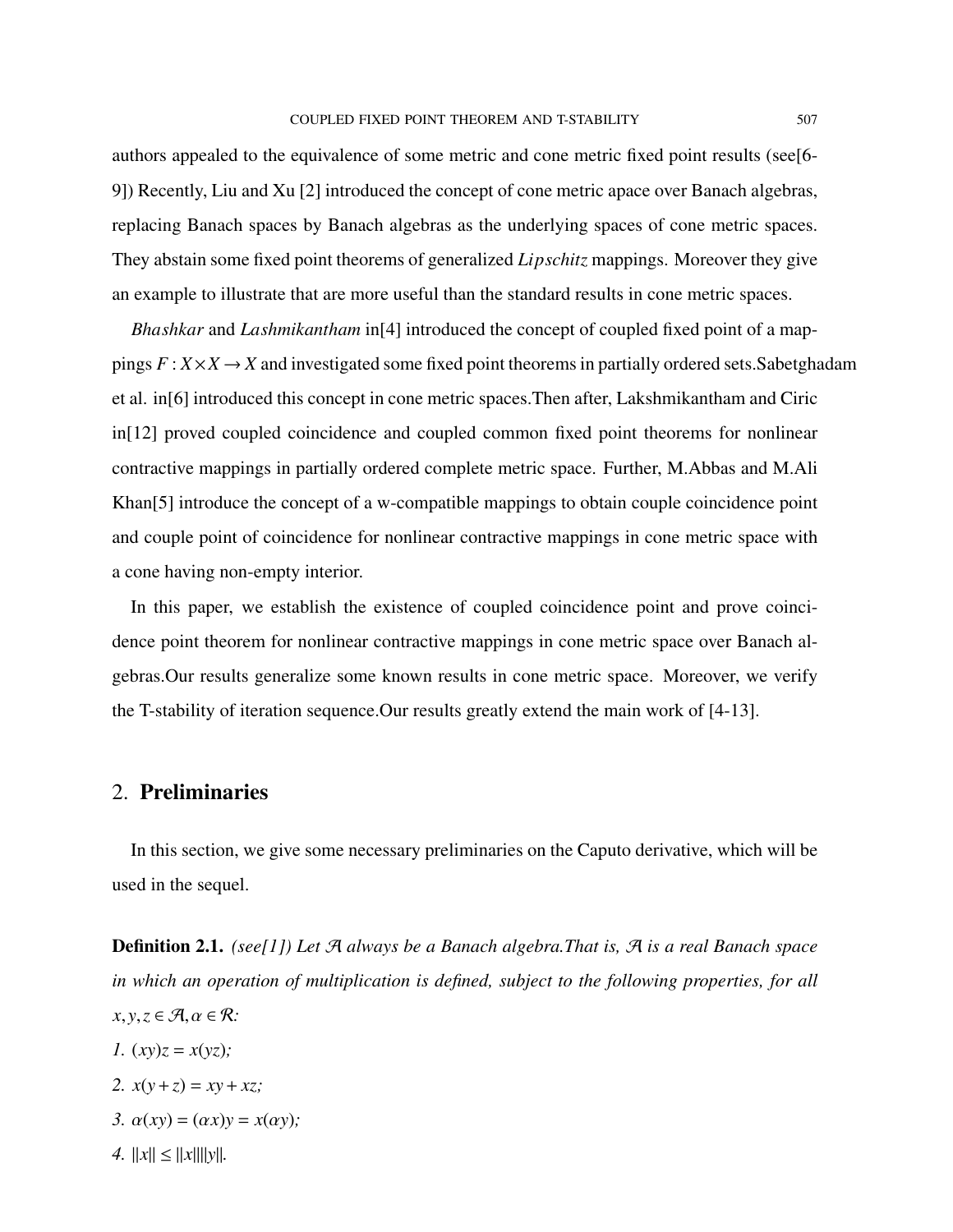**Definition 2.2.** *(see[1]) Nonempty closed convex subset* K *of*  $\mathcal{A}$  *is called a cone, if for all* $\lambda, \mu \ge 0$  $I.$  (θ, *e*) ⊂ *K*,

- 2.  $K^2 = KK \subset K$
- *3.* K ∩(−K) = **θ***,*
- *4.*  $λ$ <sup>*K*</sup> +  $μ$ <sup>*K*</sup> ⊂ *K*

*On this basic, we define a partial ordering*  $\leq$  *with respect to*  $\mathcal K$  *by*  $x \leq y$  *if and only if*  $y - x \in$ K. We shall write  $x \leq y$  to indicate that  $x \leq y$  but  $x \neq y$ , while  $x \ll y$  will indicate that  $y - x \in \text{intK}$ , *where int***K** *stands for the interior of* **K**.A *cone* **K** is called normal if there is a number  $M > 0$ *such that for all*  $x, y \in \mathcal{A}, \theta \le x \le y$  *implies*  $||x|| \le ||y||$ *. The least positive number satisfying above is called the normal constant of* K*. In the following we always suppose that* A *is a Banach algebra with a unit e,* K *is a solid cone in*  $A$ *, and*  $\leq$  *is a partial ordering with respect to* K.

Definition 2.3. *(see[1])Let X be a non-empty set and* A *a Banach algebra.Suppose that the mappings*  $d: X \times X \longrightarrow \mathcal{A}$  *satisfies:* 1.  $\theta \prec d(x, y)$  *for allx*,  $y \in X$  *with*  $d(x, y) = \theta$  *if and only if*  $x = y$ ; 2.  $d(x, y) = d(y, x)$  for all  $x, y \in X$ ; 3.  $d(x, y) \leq d(x, z) + d(z, y)$  for all  $x, y, z \in X$ . Then d is *called a cone metric on X, and* (*X*,*d*) *is called a cone metric space over Banach algebra.*

**Definition 2.4.** *(see[17])Let*  $(X,d)$  *be a cone metric space,*  $x \in X$  *and*  $x_n$  *is a sequence in*  $X$ *.* 

*1. x<sub>n</sub> converges to x whenever for every*  $c \gg \theta$  *there is a natural number N such that*  $d(x_n, x) \gg c$  *for all*  $n \ge N$ *.we denote this by*  $\lim_{n \to \infty} x_n = x$  *or*  $x_n \longrightarrow x(n \longrightarrow \infty)$ *;* 

*2.*  $x_n$  *is a Cauchy sequence whenever for every*  $c \gg \theta$  *there is a natural number N such that*  $d(x_n, x_m) \gg c$  *for all*  $n, m \geq N$ ;

*3.* (*X*,*d*) *is a complete cone metric space if every Cauchy sequence is convergent.*

**Definition 2.5.** *(see[5])An element*  $(x, y) \in X \times X$  *is called a coupled fixed point of mappings*  $F: X \times X \rightarrow X$  *if*  $x = F(x, y)$  *and*  $y = F(y, x)$ 

**Definition 2.6.** *(see*[5])An element  $(x, y) \in X \times X$  is called

*(1)a coupled coincidence point of mappings*  $F: X \times X \rightarrow X$  *and*  $g: X \rightarrow X$  *if*  $g(x) = F(x, y)$  *and*  $g(y) = F(y, x)$ *, and*  $(gx, gy)$  *is called coupled point of coincidence*;

*(2)a common coupled fixed point of mappings*  $F : X \times X \to X$  *and*  $g : X \to X$  *if*  $x = g(x) = F(x, y)$ *and*  $y = g(y) = F(y, x)$ *.*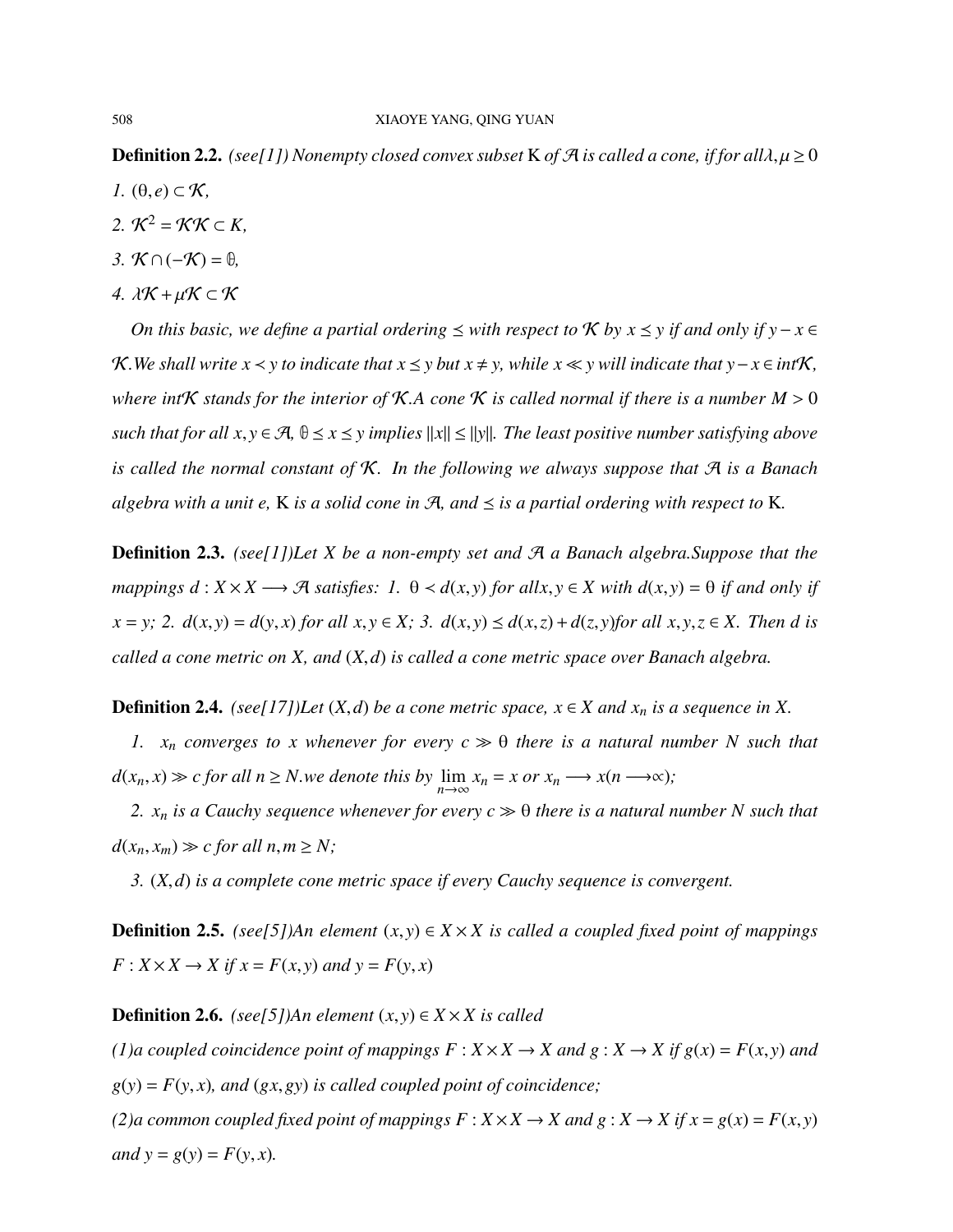**Proposition 2.7.** *(see[18])Let*  $\mathcal{A}$  *be a Banach algebra with a unite e, and*  $x \in \mathcal{A}$ *.If the spectral radius*  $\rho(x)$  *of x is less than* 1*, i.e.* 

$$
\rho(x) = \lim_{n \to \infty} ||x^n||^{\frac{1}{n}} = \inf_{n \ge 1} ||x^n||^{\frac{1}{n}} < 1.
$$

*then*  $e - x$  *is invertible. Actually,* 

$$
(e - x)^{-1} = \sum_{i=0}^{n} x^{i}.
$$

**Lemma 2.8.** *(see[19]) Let*  $u, v, w \in \mathcal{A}$ *, if*  $u \ll v$  *and*  $v \ll w$ *, then*  $u \ll w$ *.* 

**Lemma 2.9.** *(see[19])Let*  $\mathcal{A}$  *be a Banach algebra and*  $a_n$  *is a sequence in*  $\mathcal{A}$ *.If*  $a_n \longrightarrow \theta$  $(n \longrightarrow \infty)$ *, then for any*  $c \gg \theta$ *, there exists N such that for all n* $\setminus N$ *, one has*  $a_n \leq c$ *.* 

**Lemma 2.10.** *(see[18])A be a Banach algebra with a unit e,*  $x \in A$ *, then the limit*  $\lim_{n\to\infty} ||x^n||^{\frac{1}{n}}$ *exist and the spectral radius*  $\rho(x)$  *satisfies:* 

$$
\rho(x) = \lim_{n \to \infty} ||x^n||^{\frac{1}{n}} = \inf_{n \ge 1} ||x^n||^{\frac{1}{n}} < 1.
$$

*If*  $\rho(x) < |\lambda|$ *, then*  $\lambda e - x$  *is invertible in*  $\mathcal{A}$ *, moreover,* 

$$
(\lambda e - x)^{-1} = \sum_{i=0}^{\infty} \frac{x^{i}}{\lambda^{i+1}}.
$$

**Lemma 2.11.** *(see[18])* $\mathcal{A}$  *be a Banach algebra with a unit e, a,b*  $\in \mathcal{A}$ *.If a commutes with b, then*

 $\rho(a+b) \leq \rho(a) + \rho(b)$ ;  $\rho(ab) \leq \rho(a)\rho(b)$ .

**Lemma 2.12.** A be a Banach algebra with a unit e,  $x_n$  is a sequence in A. If there exist x in A *have*  $\lim_{n \to \infty} x^n = x$ , where  $x_n$  *commutes with*  $x$ , *for any*  $n > 0$ , *then* 

$$
\lim_{n \to \infty} \rho(x^n) = \rho(x).
$$

*Proof: by lemma 2.11, we have*

$$
\rho(x_n) - \rho(x) = \rho(x_n - x + x) - \rho(x) \le \rho(x_n - x) + \rho(x) - \rho(x) = \rho(x_n - x).
$$

$$
\|\rho(x_n) - \rho(x)\| \le \rho(x_n - x) \le \|x_n - x\|.
$$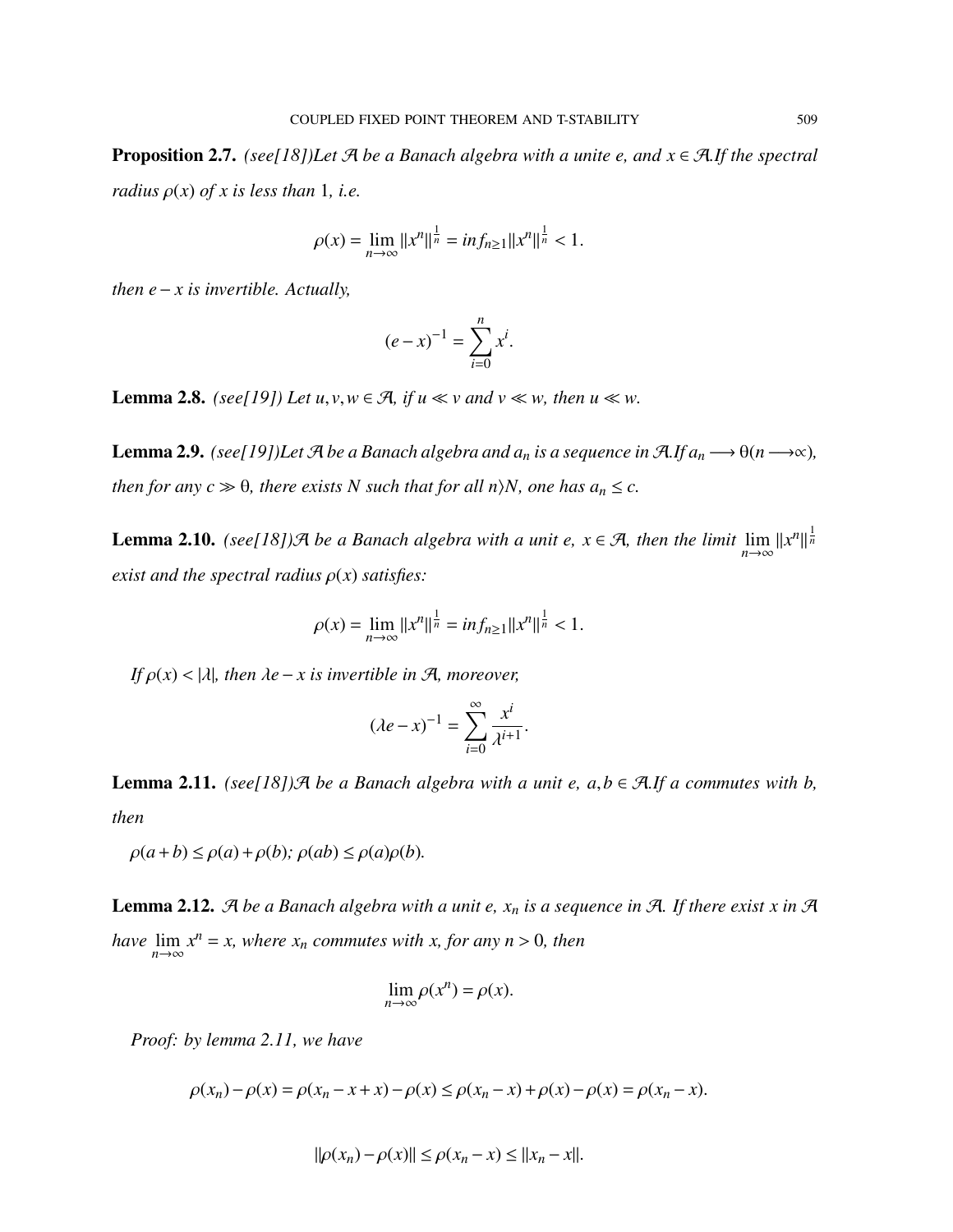*Because*  $x_n$  *converges to*  $x$  *when*  $x \rightarrow \infty$ *, so* 

$$
\|\rho(x_n)-\rho(x)\|\to 0(n\to\infty).
$$

*that is*

$$
\rho(x_n) \to \rho(x)(n \to \infty).
$$

**Lemma 2.13.**  $\mathcal{A}$  *be a Banach algebra and*  $x \in \mathcal{A}$ *. If*  $\rho(x) \le 1$ *, then*  $\lim_{n \to \infty} ||x^n|| = 0$ *. Proof:* Since  $\rho(x) = \lim_{n \to \infty} ||x^n||^{\frac{1}{n}} = \inf_{n \ge 1} ||x^n||^{\frac{1}{n}} < 1$ , there exist  $a > 0$ , such that  $\lim_{n \to \infty} ||x^n||^{\frac{1}{n}} < a \le$ 1. When n is enough big, we have  $||x^n||^{\frac{1}{n}} \le a$ , then  $||x^n|| \le a^n$ . because  $a < 1$ , so  $a^n \to 0$  ( $n \to \infty$ ), *then*  $\lim_{n\to\infty}$   $||x^n|| = 0$ .

# 3. Main Results

**Theorem 3.1.** Let  $(X, Y)$  be a cone metric space over Banach algebra  $\mathcal{A}$  and  $\mathcal{K}$  be a solid cone *in*  $\mathcal{A}$ *. Suppose that the mappings*  $F: X \to X$  *and*  $g: X \to X$  *satisfies the following contractive condition:*

$$
d(F(x, y), F(u, v)) \le k_1 d(gx, gu) + k_2 d(F(x, y), gx) + k_3 d(gu, gv)
$$

$$
+ k_4 d(F(u, v), gu) + k_5 d(F(u, v), gu) + k_6 d(F(u, v), gx)
$$

*for all*  $x, y, u, v \in X$ , where  $k_i \in K(i = 1, \dots, 6)$  *are generalized Lipschitz constants with*  $\rho(k_1)$  +  $\rho(k_3) + \rho(k_2 + k_4 + k_5 + k_6) < 1$ , if  $k_1, k_3$  commutes with  $k_2 + k_4 + k_5 + k_6$ , then there exists two se*guence*  $gx_n, gy_n$  *in*  $X$  *such that they are two Cauchy sequence.Moreover, if*  $d(gx_n, gx_m) + d(gy_n, gy_m)$ *converges to some non-zero element in* <sup>A</sup>*, for any two different Cauchy sequence gxn*,*gyn, then* A *is a non-normal cone.*

*Proof:* Let  $x_0, y_0$  be any two arbitrary in X, set  $g(x_1) = F(x_0, y_0)$  and  $g(y_1) = F(y_0, x_0)$ ,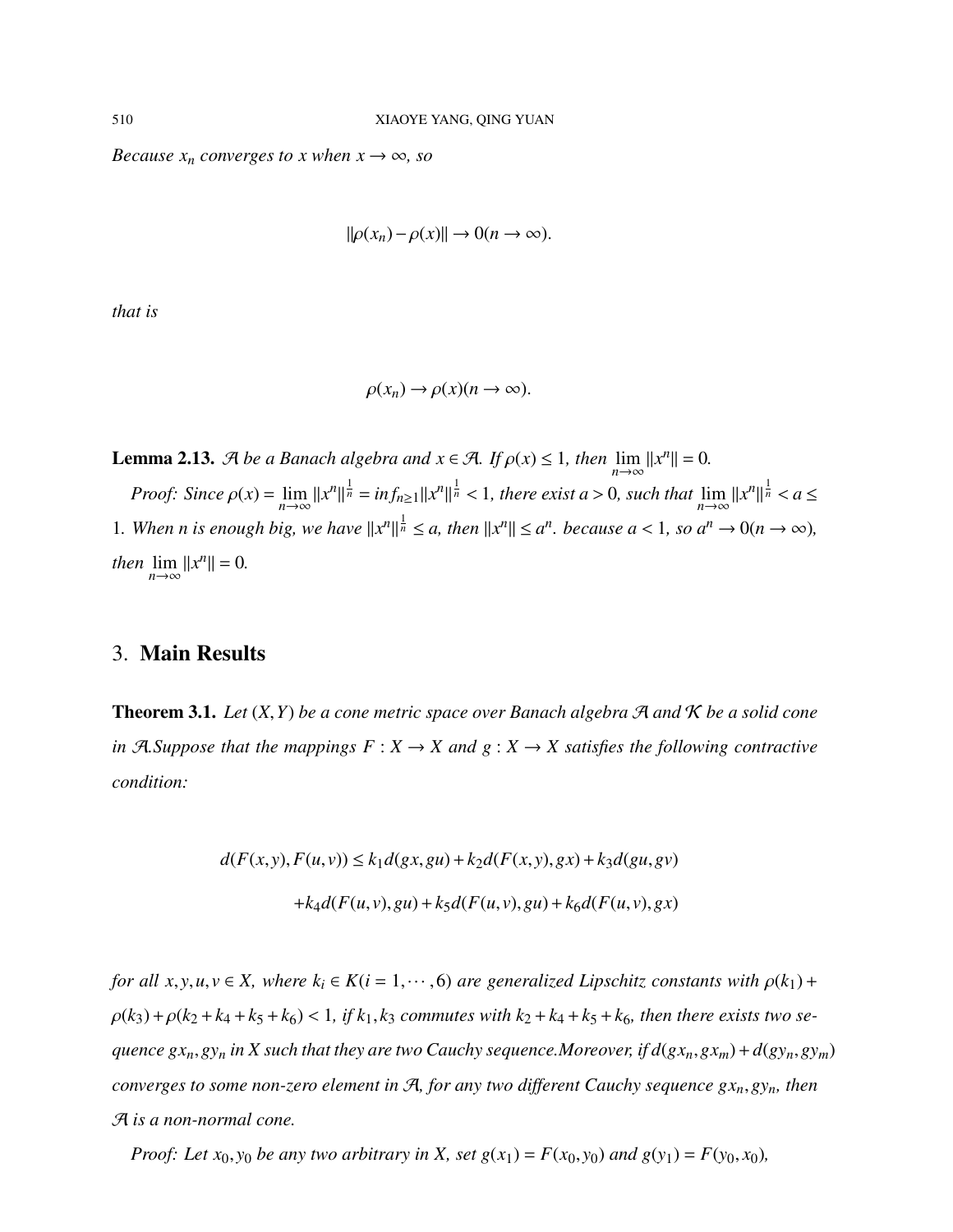$g(x_{n+1}) = F(x_n, y_n)$  *and*  $g(y_{n+1}) = F(y_n, x_n)$ *, then we have* 

$$
d(gx_n, gx_{n+1}) = d(F(x_{n-1}, y_{n-1}), F(x_n, y_n))
$$
  
\n
$$
\leq k_1 d(gx_{n-1}, gx_n) + k_2 d(F(x_{n-1}, y_{n-1}), gx_{n-1}) + k_3 d(gy_{n-1}, gy_n)
$$
  
\n
$$
+ k_4 d(F(x_n, y_n), gx_n) + k_5 d(F(x_{n-1}, y_{n-1}), gx_n) + k_6 d(F(x_n, y_n), gx_{n-1})
$$
  
\n
$$
= k_1 d(gx_{n-1}, gx_n) + k_2 d(gx_n, gx_{n-1}) + k_3 d(gy_{n-1}, gy_n)
$$
  
\n
$$
+ k_4 d(gx_{n+1}, gx_n) + k_5 d(gx_n, gx_n) + k_6 d(gx_{n+1}, gx_{n-1})
$$
  
\n
$$
\leq k_1 d(gx_{n-1}, gx_n) + k_2 d(gx_n, gx_{n-1}) + k_3 d(gy_{n-1}, gy_n)
$$
  
\n
$$
+ k_4 d(gx_{n+1}, gx_n) + k_6 d(gx_{n+1}, gx_n) + k_6 d(gx_n, gx_{n-1})
$$
  
\n
$$
= (k_1 + k_2 + k_6) d(gx_{n-1}, gx_n) + k_3 d(gy_{n-1}, gy_n) + (k_4 + k_6) d(gx_n, gx_{n+1}).
$$

*From which it follows*

$$
(3.1) \qquad (1-k_4-k_6)d(gx_n,gx_{n+1}) \le (k_1+k_2+k_6)d(gx_{n-1},gx_n) + k_3d(gy_{n-1},gy_n).
$$

*Similarly*

$$
(3.2) \qquad (1-k_4-k_6)d(gy_n,gy_{n+1}) \le (k_1+k_2+k_6)d(gy_{n-1},gy_n)+k_3d(gx_{n-1},gx_n).
$$

*We also have*

$$
d(gx_{n+1},gx_n) = d(F(x_n, y_n), F(x_{n-1}, y_{n-1}))
$$
  
\n
$$
\leq k_1d(gx_n, gx_{n-1}) + k_2d(F(x_n, y_n), gx_{n-1}) + k_3d(gy_n, gy_{n-1})
$$
  
\n
$$
+ k_4d(F(x_{n-1}, y_{n-1}), gx_{n-1}) + k_5d(F(x_n, y_n), gx_{n-1}) + k_6d(F(x_{n-1}, y_{n-1}), gx_n)
$$
  
\n
$$
= k_1d(gx_n, gx_{n-1}) + k_2d(gx_{n+1}, gx_n) + k_3d(gy_n, gy_{n-1})
$$
  
\n
$$
+ k_4d(gx_n, gx_{n-1}) + k_5d(gx_{n+1}, gx_{n-1}) + k_6d(gx_n, gx_n)
$$
  
\n
$$
\leq k_1d(gx_n, gx_{n-1}) + k_2d(gx_{n+1}, gx_n) + k_3d(gy_n, gy_{n-1})
$$
  
\n
$$
+ k_4d(gx_n, gx_{n-1}) + k_5d(gx_{n+1}, gx_n) + k_5d(gx_n, gx_{n-1})
$$
  
\n
$$
= (k_1 + k_4 + k_5)d(gx_n, gx_{n-1}) + k_3d(gy_n, gy_{n-1}) + (k_2 + k_6)d(gx_{n+1}, gx_n).
$$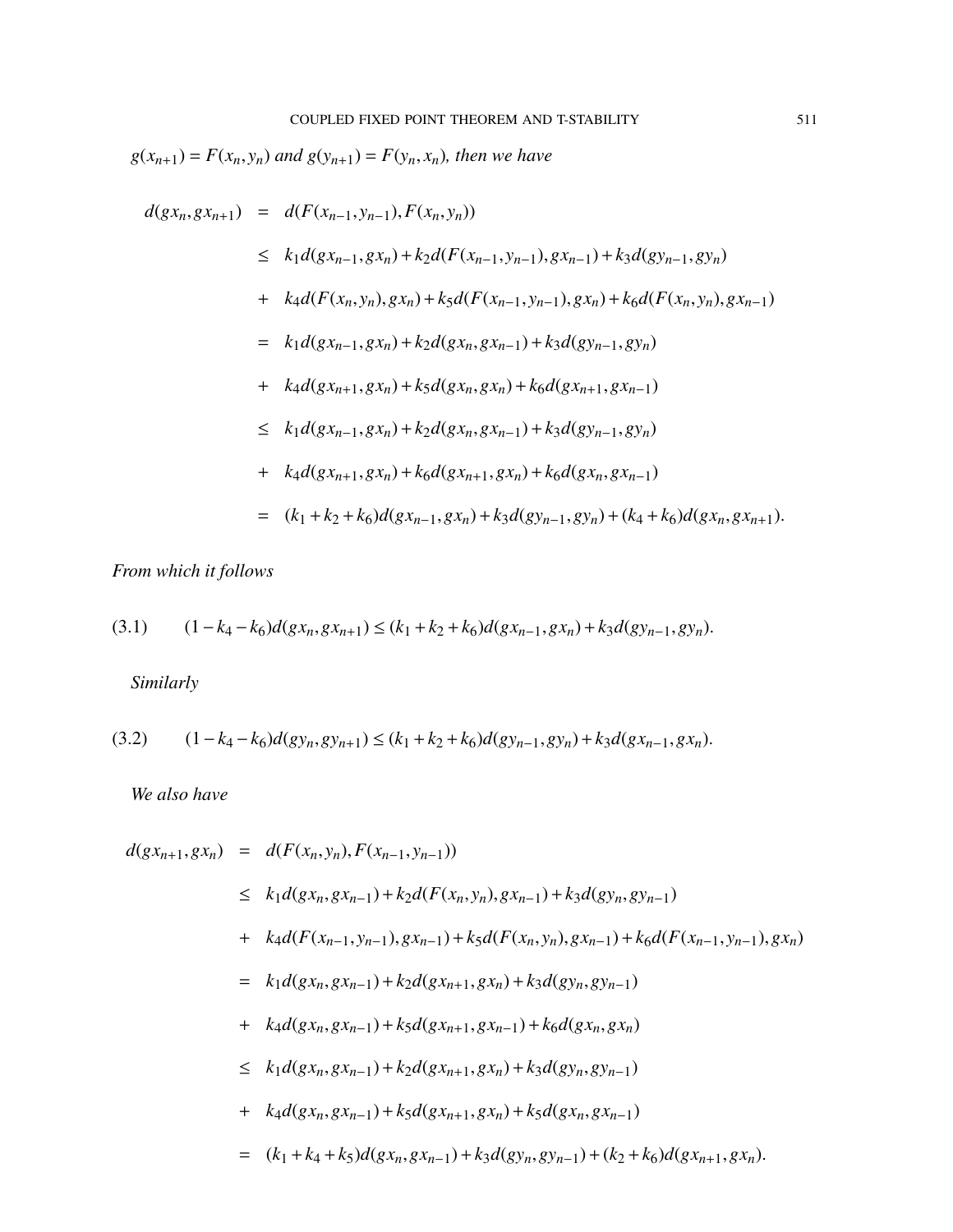*that is*

$$
(3.3) \qquad (1-k_2-k_5)d(gx_{n+1},gx_n) \le (k_1+k_4+k_5)d(gx_{n-1},gx_n) + k_3d(gy_n,gy_{n-1}).
$$

*Similarly*

$$
(3.4) \qquad (1-k_2-k_5)d(gy_{n+1},gy_n) \le (k_1+k_4+k_5)d(gy_{n-1},gy_n)+k_3d(gx_n,gx_{n-1}).
$$

*Let*  $\delta_n = d(gx_n, gx_{n+1}) + d(gy_n, gy_{n+1})$ *, now, from (3.1) and (3.2), we obtain* 

(3.5) 
$$
(1 - k_4 - k_6)\delta_n \le (k_1 + k_2 + k_3 + k_6)\delta_{n-1}.
$$

*Respectively (3.3) and (3.4)*

(3.6) 
$$
(1 - k_2 - k_5)\delta_n \le (k_1 + k_3 + k_4 + k_5)\delta_{n-1}.
$$

*So we have*

(3.7) 
$$
(2-k_2-k_4-k_5-k_6)\delta_n \leq (2k_1+2k_3+k_2+k_4+k_5+k_6)\delta_{n-1}.
$$

*In* (3.7) *put*  $k = k_2 + k_4 + k_5 + k_6$ *, then* 

(3.8) 
$$
(2e-k)\delta_n \le (2k_1 + 2k_3 + k)\delta_{n-1}.
$$

*Since*  $\rho(k) \leq \rho(k_1) + \rho(k_3) + \rho(k) < 1 < 2$ , then by Lemma2.10, it follows that  $(2e-k)$  *is invertible.* 

*Furthermore*

$$
(2e-k)^{-1} = \sum_{i=0}^{\infty} \frac{k^i}{2^{i+1}}.
$$

*By multiplying in both side of (3.8) by* (2*e*−*k*) −1 *, we arrive at*

$$
\delta_n \le (2e - k)^{-1} (2k_1 + 2k_3 + k) \delta_{n-1}.
$$

*Denote*  $h = (2e - k)^{-1}(2k_1 + 2k_3 + k)$ , then by (3.7)we get

$$
\delta_n \le h \delta_{n-1} \le h^2 \delta_{n-2} \le \cdots \le h^n \delta_0.
$$

*by lemma2.10, we conclude that*

$$
\rho(\sum_{i=0}^n\frac{k^i}{2^{i+1}})\leq \sum_{i=0}^n\rho(\frac{k^i}{2^{i+1}})\leq \sum_{i=0}^n\frac{[\rho(k)]^i}{2^{i+1}}.
$$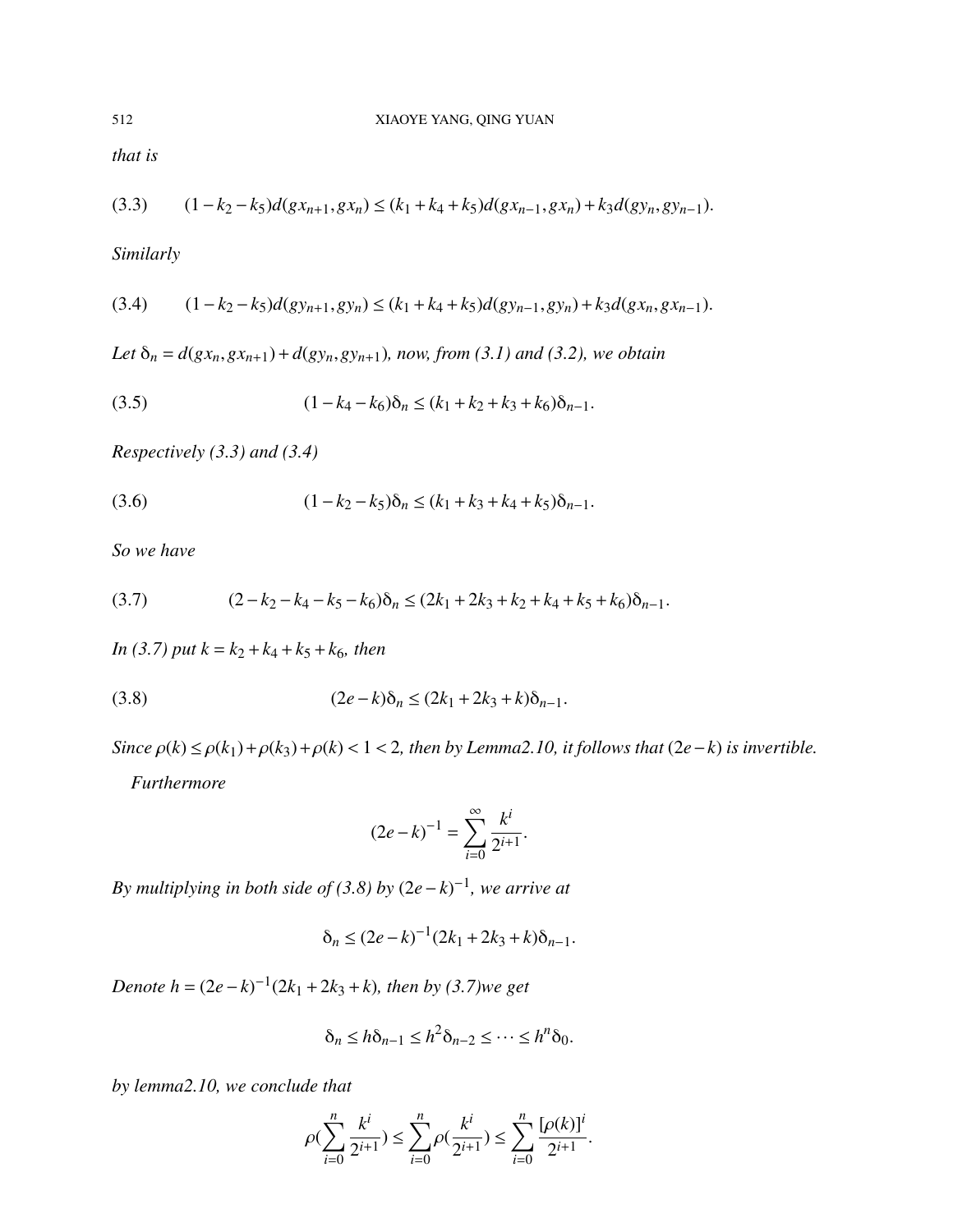*which implies by lemma 2.12 that*

$$
\rho(\sum_{i=0}^{\infty}\frac{k^i}{2^{i+1}})\leq \sum_{i=0}^{\infty}\frac{[\rho(k)]^i}{2^{i+1}}.
$$

*Since k*<sup>1</sup> *commutes with k, it follows that*

$$
(2e-k)^{-1}(2k_1+2k_3+k) = \left(\sum_{i=0}^{\infty} \frac{k^i}{2^{i+1}}\right)(2k_1+2k_3+k)
$$
  

$$
= 2\left(\sum_{i=0}^{\infty} \frac{k^i}{2^{i+1}}\right)k_1 + 2\left(\sum_{i=0}^{\infty} \frac{k^i}{2^{i+1}}\right)k_3 + \sum_{i=0}^{\infty} \frac{k^{i+1}}{2^{i+1}}
$$
  

$$
= (2k_1+2k_3+k)\left(\sum_{i=0}^{\infty} \frac{k^i}{2^{i+1}}\right)
$$
  

$$
= (2k_1+2k_3+k)(2e-k)^{-1}.
$$

*that is to say,*  $(2e-k)^{-1}$  commutes with  $(2k_1 + 2k_3 + k)$ , then by lemma 2.11, we gain

$$
\rho(h) = \rho((2e-k)^{-1}(2k_1 + 2k_3 + k))
$$
  
\n
$$
\leq \rho(\sum_{i=0}^{\infty} \frac{k^i}{2^{i+1}}) [2\rho(k_1) + 2\rho(k_3) + \rho(k)]
$$
  
\n
$$
\leq \sum_{i=0}^{\infty} \frac{[\rho(k)]^i}{2^{i+1}} [2\rho(k_1) + 2\rho(k_3) + \rho(k)]
$$
  
\n
$$
= \frac{1}{2-\rho(k)} [2\rho(k_1) + 2\rho(k_3) + \rho(k)] < 1.
$$

*Which establishes that*  $e - h$  *is invertible and*  $||h^n|| \to 0$  ( $n \to \infty$ ). We have

$$
(3.9) \t d(gx_m, gx_n) \leq d(gx_m, gx_{m-1}) + d(gx_{m-1}, gx_{m-2}) + \cdots + d(gx_{n+1}, gx_n).
$$

*and*

$$
(3.10) \t d(gy_m,gy_n) \leq d(gy_m,gy_{m-1}) + d(gy_{m-1},gy_{m-2}) + \cdots + d(gy_{n+1},gy_n).
$$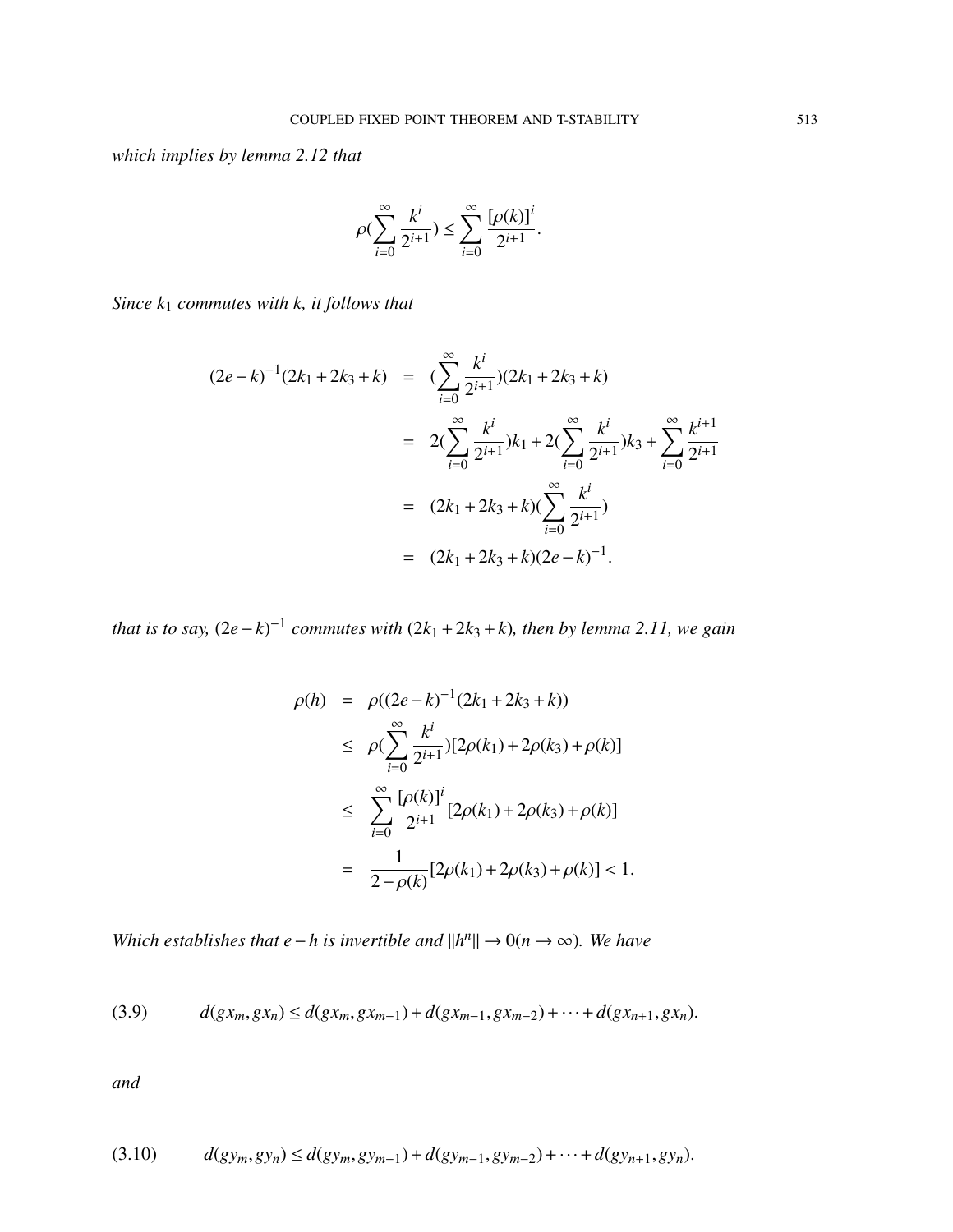*Therefore*

$$
d(gx_m, gx_n) + d(gy_m, gy_n) \leq \delta_{m-1} + \delta_{m-2} + \dots + \delta_n
$$
  
\n
$$
\leq (h^{m-1} + h^{m-2} + \dots + h^n)\delta_0
$$
  
\n
$$
= (h^{m-n-1} + h^{m-n-2} + \dots + h + e)h^n\delta_0
$$
  
\n
$$
= (\sum_{i=0}^{\infty} h^i)h^n\delta_0 = (e - h)^{-1}h^n\delta_0.
$$

*Owing to*

$$
||(e-h)^{-1}h^n\delta_0|| \leq ||(e-h)^{-1}|| ||h^n|| ||\delta_0|| (n \to \infty).
$$

*We have*  $(e - h)^{-1}h^n\delta_0 \rightarrow 0, (n \rightarrow \infty)$ *, so by using lemma 2.8, 2.9* 

 $d(gx_n, gx_{n+1}) + d(gy_n, gy_{n+1})$  is a Cauchy sequence. Since  $d(gx_m, gx_n) \leq d(gx_m, gx_n) + d(gy_m, gy_n)$ and  $d(gy_m, gy_n) \leq d(gx_m, gx_n) + d(gy_m, gy_n)$ , then again by (p<sub>4</sub>),  $gx_n$  and  $gy_n$  are Cauchy se*quences in g*(*X*)*.*

Since  $gx_n$  and  $gy_n$  are Cauchy sequences, there is N such that  $d(gx_n, gx_m) \ll C$  and  $d(gy_n, gy_m) \ll C$ *C, for all <sup>n</sup>*,*<sup>m</sup>* > *N, it is clear that*

$$
d(gx_n,gy_n) \leq d(gx_n,gx_m) + d(gx_m,gy_m) + d(gy_m,gy_n) \leq d(gx_m,gy_m) + 2C.
$$

$$
d(gx_m,gy_m) \leq d(gx_m,gx_n) + d(gx_n,gy_n) + d(gy_n,gy_m) \leq d(gx_n,gy_n) + 2C.
$$

$$
d(gx_m,gy_m)+2C-d(gx_n,gy_n)\leq d(gx_n,gy_n)+2C+2C-d(gx_n,gy_n)=4C.
$$

*by virtue of the normality of* K*, then we have*

$$
||d(gx_m,gy_m)+2C-d(gx_n,gy_n)|| \le 4M||C||.
$$

*Hence, it ensures us that*

$$
||d(gx_m,gy_m) - d(gx_n,gy_n)|| \le ||(gx_m,gy_m) + 2C - d(gx_n,gy_n)|| \cdot ||2C||
$$
  

$$
\le (4M+2)||C|| \le \epsilon.
$$

*Which implies that*  $d(gx_n, gy_n)$ *is Cauchy sequence and hence convergent. Next, set*  $\lim_{n\to\infty} d(gx_n, gy_n) =$ *a, it is evident that*  $0 ≤ a$ *. Finally, we claim that*  $a = 0$ *. Actually, if there exists*  $n_0 ∈ N$  *such that*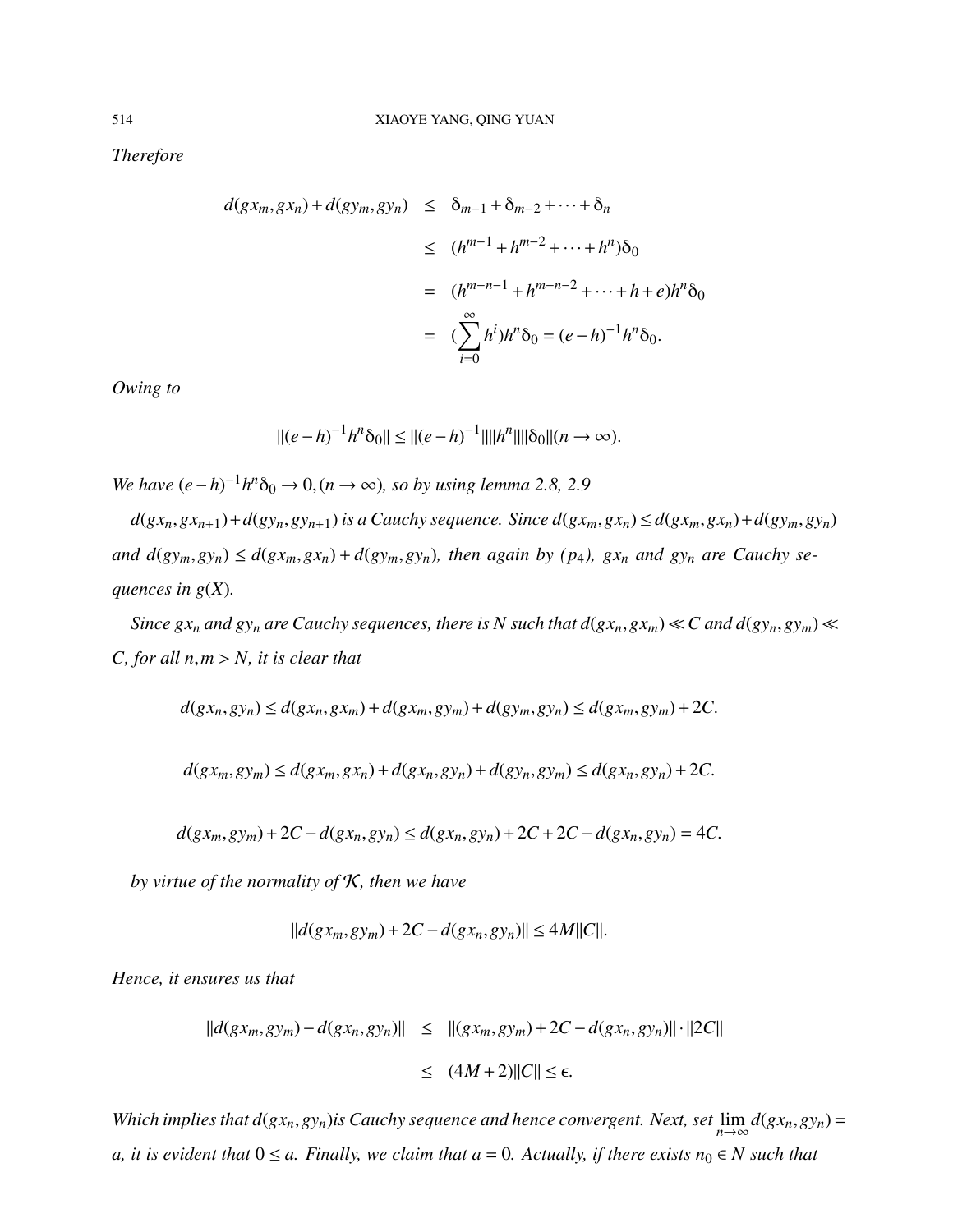$x_{n_0} = y_{n_0}$ , the claim is clear. Whithout loss of generality, we supposed that  $gx_n \neq gy_n$ , for all *n* ∈ *N. Notice that*

$$
d(gx_{n+1}, gy_{n+1}) = d(F(x_n, y_n), F(y_n, x_n))
$$
  
\n
$$
\leq k_1 d(gx_n, gy_n) + k_2 d(F(x_n, y_n), gx_n) + k_3 d(gy_n, gx_n)
$$
  
\n
$$
+ k_4 d(F(y_n, x_n), gy_n) + k_5 d(F(x_n, y_n), gy_n) + k_6 d(F(y_n, x_n), gx_n)
$$
  
\n
$$
= (k_1 + k_3) d(gx_n, gy_n) + k_2 d(gx_{n+1}, gx_n) + k_4 d(gy_{n+1}, gy_n)
$$
  
\n
$$
+ k_5 d(gx_{n+1}, gy_{n+1}) + k_5 d(gy_{n+1}, gy_n) + k_6 d(gy_{n+1}, gx_{n+1}) + k_6 d(gx_{n+1}, gx_n)
$$
  
\n
$$
\leq (k_1 + k_3) d(gx_n, gy_n) + (k_2 + k_6) d(gx_{n+1}, gx_n) + (k_4 + k_5) d(gy_{n+1}, gy_n)
$$
  
\n
$$
+ (k_5 + k_6) d(gx_{n+1}, gy_{n+1}).
$$

*Taking the limit as*  $n \rightarrow \infty$ *, we obtain that* 

$$
a \le (k_1 + k_3 + k_5 + k_6)a.
$$

*set*  $\lambda = k_1 + k_3 + k_5 + k_6$ *, then it follows that* 

$$
a \le \lambda a \le \lambda^2 a \le \dots \le \lambda^n a.
$$

*Because*  $\lambda \leq k_1 + k_3 + k$  *lead to*  $\lambda^n \leq (k_1 + k_3 + k)^n$ 

*moreover, by lemma* 2.13,  $\rho(k_1 + k_3 + k) \le \rho(k_1) + \rho(k_3) + \rho(k) < 1$  *lead to*  $(k_1 + k_3 + k)^n \to$  $0(n \to \infty)$ . We claim that for each  $C \gg \theta$ , there exists  $n_0(C)$  such that  $\lambda^n \ll C$ , such that for all  $n > n_0(C)$ *. Consequently,*  $a = \theta$ *, so we obtain a contradiction. The proof is completed.* 

**Theorem 3.2.** Let  $(X, Y)$  be a cone metric space over Banach algebra  $\mathcal{A}$  and  $\mathcal{K}$  be a solid cone *in*  $A$ *. Suppose that the mappings*  $F: X \to X$  *and*  $g: X \to X$  *satisfies the following contractive condition:*

$$
d(F(x, y), F(u, v)) \le k_1 d(gx, gu) + k_2 d(F(x, y), gx) + k_3 d(gu, gv) + k_4 d(F(u, v), gu) + k_5 d(F(u, v), gu) + k_6 d(F(u, v), gx)
$$

*for all*  $x, y, u, v \in X$ , where  $k_i \in K(i = 1, \dots, 6)$  *are generalized Lipschitz constants with*  $\rho(k_1)$  +  $\rho(k_3) + \rho(k_2 + k_4 + k_5 + k_6) < 1$ , if  $k_1, k_3$  commutes with  $k_2 + k_4 + k_5 + k_6$ , then *F* and *g* have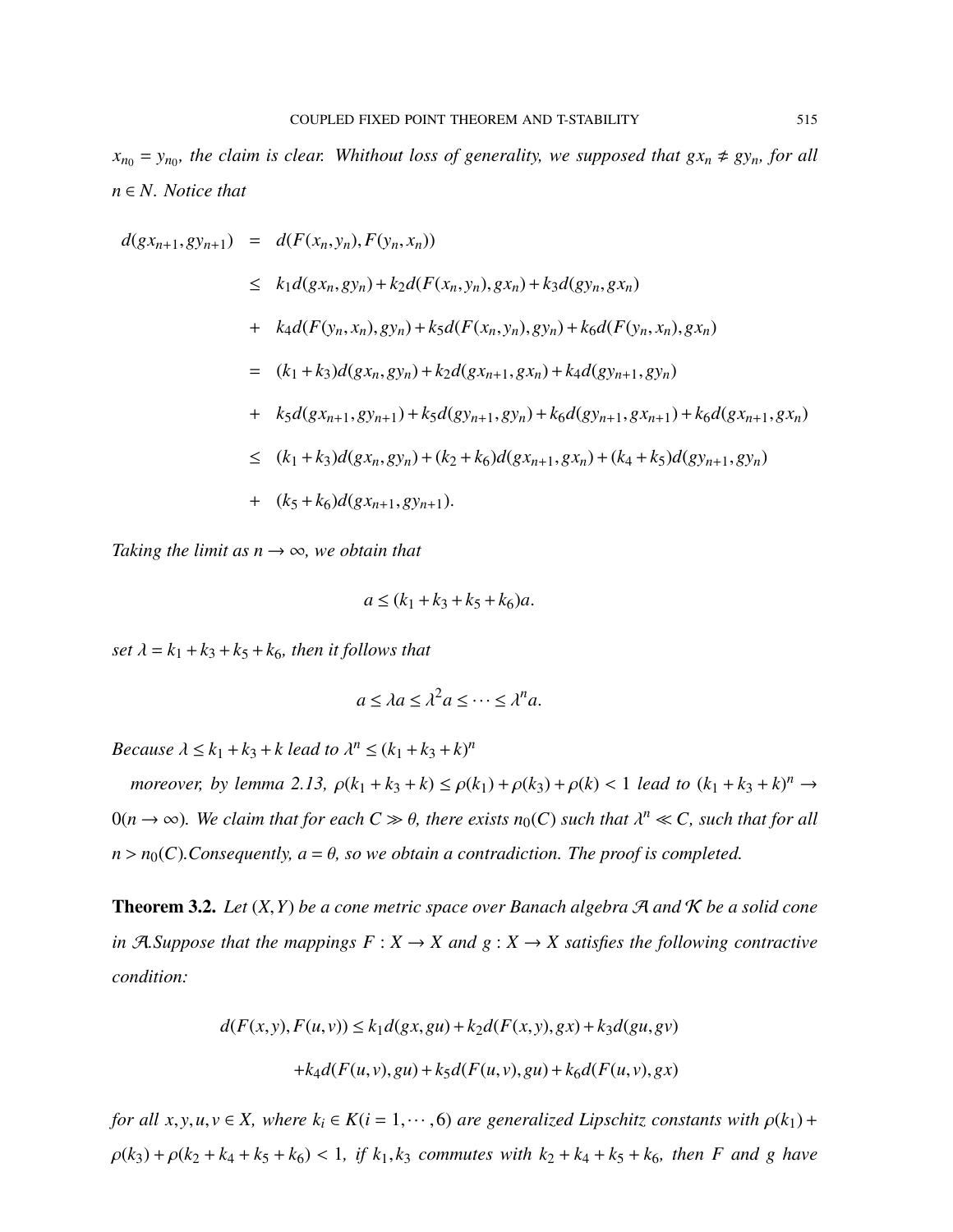*a* couple coincidence point in *X.Moreover, for arbitrary*  $x, y \in X$ , iterative sequence  $F<sup>n</sup>(x, y)$ *converges to the fixed point.Further, F has a property P.*

*Proof: by using Theorem 3.1, we known gx<sup>n</sup> and gy<sup>n</sup> are two Cauchy sequences in g*(*X*)*, so* there exists x and y in X such that  $gx_n \rightarrow gx$  and  $gy_n \rightarrow gy$ . Now, we prove that  $F(x, y) = gx$  and  $F(y, x) = gy. For that we have$ 

$$
d(F(x,y),gx) \leq d(F(x,y),gx_{n+1}) + d(gx_{n+1},gx) = d(F(x,y), F(x_n, y_n)) + d(gx_{n+1},gx)
$$
  
\n
$$
\leq k_1 d(gx, gx_n) + k_2 d(F(x,y), gx) + k_3 d(gy, gy_n) + k_4 d(F(x_n, y_n), gx_n)
$$
  
\n
$$
+ k_5 d(F(x,y), gx_n) + k_6 d(F(x_n, y_n), gx) + d(gx_{n+1}, gx)
$$
  
\n
$$
= k_1 d(gx, gx_n) + k_2 d(F(x,y), gx) + k_3 d(gy, gy_n) + k_4 d(gx_{n+1}, gx_n)
$$
  
\n
$$
+ k_5 d(F(x,y), gx_n) + k_6 d(gx_{n+1}, gx) + d(gx_{n+1}, gx) + k_4 d(gx, gx_n)
$$
  
\n
$$
+ k_5 d(F(x,y), gx) + k_2 d(F(x,y), gx) + k_3 d(gy, gy_n) + k_4 d(gx_{n+1}, gx) + k_4 d(gx, gx_n)
$$

*which implies that*

$$
(3.11) \quad (e-k_2-k_5)d(F(x,y),gx) \leq (k_1+k_4+k_5)d(gx_n,gx) + (e+k_4+k_6)d(gx_{n+1},gx) + k_3d(gy_n,gy).
$$

*On the other hand, we have*

$$
d(F(x, y), gx) \leq d(gx_{n+1}, F(x, y)) + d(gx_{n+1}, gx) = d(F(x_n, y_n), F(x, y)) + d(gx_{n+1}, gx)
$$
  
\n
$$
\leq k_1 d(gx_n, gx) + k_2 d(F(x_n, y_n), gx_n) + k_3 d(gy_n, gy) + k_4 d(F(x, y), gx)
$$
  
\n
$$
+ k_5 d(F(x_n, y_n), gx) + k_6 d(F(x, y), gx_n) + d(gx_{n+1}, gx)
$$

 $=$   $k_1d(gx_n,gx) + k_2d(gx_{n+1},gx_n) + k_3d(gy_n,gy) + k_4d(F(x,y),gx)$ 

+ 
$$
k_5d(gx_{n+1},gx) + k_6d(F(x,y),gx_n) + d(gx_{n+1},gx)
$$

- $\leq k_1 d(gx_n, gx) + k_2 d(gx_{n+1}, gx) + k_2 d(gx, gx_n) + k_3 d(gy_n, gy) + k_4 d(F(x, y), gx)$
- +  $k_5d(gx_{n+1},gx) + k_6d(F(x, y),gx) + k_6d(gx, gx_n) + d(gx_{n+1}, gx).$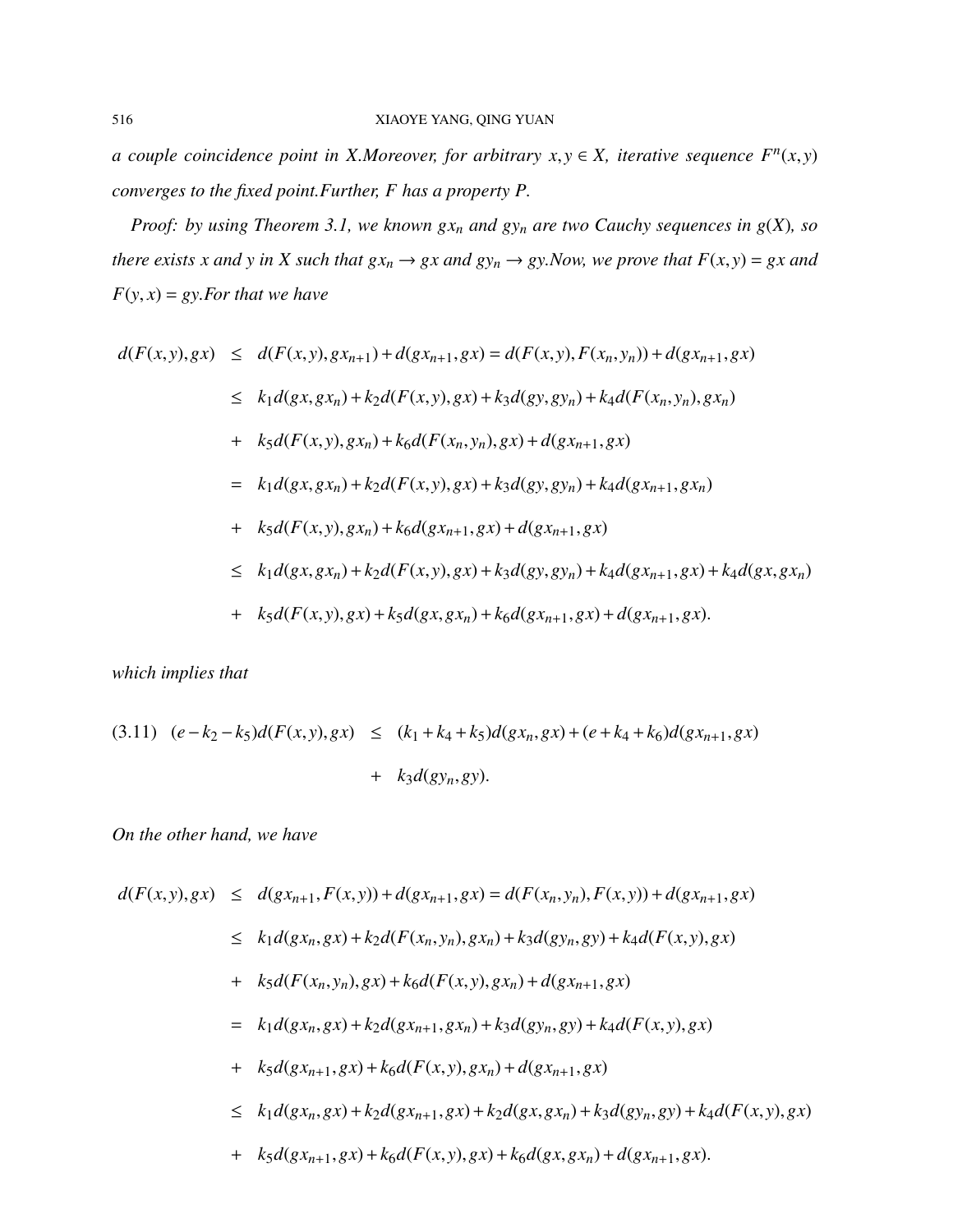*which implies that*

$$
(3.12) \quad (e - k_4 - k_6)d(F(x, y), gx) \leq (k_1 + k_2 + k_6)d(gx_n, gx) + (e + k_2 + k_5)d(gx_{n+1}, gx) + k_3d(gy_n, gy).
$$

*Combining (3.11) and (3.12) yields that*

$$
(32\&b) k_2 - k_4 - k_5 - k_6)d(F(x, y), gx) \leq (2k_1 + k_2 + k_4 + k_5 + k_6)d(gx_n, gx) + (2e + k_2 + k_4 + k_5 + k_6)d(gx_{n+1}, gx) + 2k_3d(gy_n, gy).
$$

*Put*  $k = k_2 + k_4 + k_5 + k_6$ , then

$$
(2e-k)d(F(x,y),gx) \leq (2k_1+k)d(gx_n,gx) + (2e+k)d(gx_{n+1},gx) + 2k_3d(gy_n,gy).
$$

*Consequently, we obtain that*

$$
d(F(x, y), gx) \le (2e - k)^{-1} (2k_1 + k) d(gx_n, gx) + (2e - k)^{-1} (2e + k) d(gx_{n+1}, gx)
$$
  
+ 
$$
(2e - k)^{-1} 2k_3 d(gy_n, gy).
$$

*In view of*  $gx_n \to gx, gy_n \to gy(n \to \infty)$ *, then for each*  $C \gg \theta$ *, there exists*  $N_m$ *,*( $m = 1, 2, 3$ ) *such that for all*  $n > N_m$  *have*  $d(gx_n, gx) \ll \frac{(2e-k)C}{3(2k_1+k)}$  $\frac{(2e-k)C}{3(2k_1+k)}, d(gx_{n+1},gx) \ll \frac{(2e-k)C}{3(2e+k)}$  $\frac{(2e-k)C}{3(2e+k)}$  and  $d(gx_{n+1},gx)$  ≪  $\frac{(2e-k)C}{3(2k_3)}$  $\frac{2e-k}{3(2k_3)}$ , *for all*  $n > minN_1, N_2, N_3$ *, thus* 

$$
d(F(x, y), gx) \le \frac{C}{3} + \frac{C}{3} + \frac{C}{3} = C.
$$

*It follows that*  $d(F(x, y), gx) = \theta$ *, and hence*  $F(x, y) = gx.Similarly$ ,  $F(y, x) = gy.Hence (x, y)$  *is coupled coincidence point of the mappings F and g. In the following we shall show the couple* coincidence point is unique.Suppose that  $(x, y), (x^*, y^*) \in X \times X$  with  $g(x) = F(x, y), g(y) = F(y, x)$ *and*  $g(x^*) = F(x^*, y^*), g(y^*) = F(y^*, x^*)$ , then

$$
d(gx, gx^*) = d(F(x, y), F(x^*, y^*))
$$
  
\n
$$
\leq k_1 d(gx, gx^*) + k_2 d(F(x, y), gx) + k_3 d(gy, gy^*)
$$
  
\n
$$
+ k_4 d(F(x^*, y^*), gx^*) + k_5 d(F(x, y), gx^*) + k_6 d(F(x^*, y^*), gx)
$$
  
\n
$$
= (k_1 + k_5 + k_6) d(gx, gx^*) + k_3 d(gy, gy^*).
$$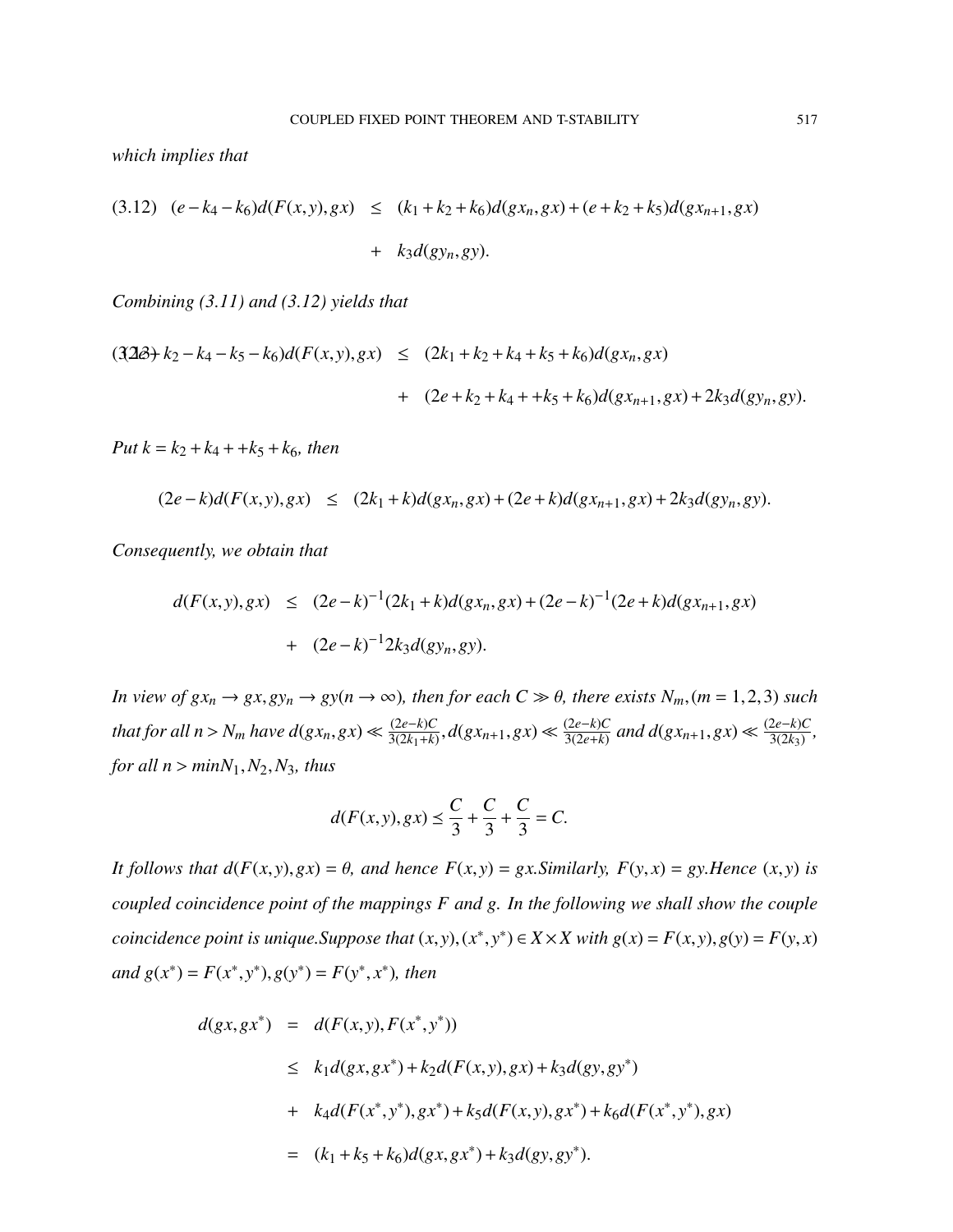*similarly*

$$
d(gy, gy^*) \le (k_1 + k_5 + k_6) d(gy, gy^*) + k_3 d(gx, gx^*).
$$

*Thus*

$$
d(gx, gx^*) + d(gy, gy^*) \le (k_1 + k_3 + k_5 + k_6)[d(gx, gx^*) + d(gy, gy^*)].
$$

*Denote*  $h = k_1 + k_3 + k_5 + k_6$ *, then* 

$$
(3.14\mathfrak{h}(gx, gx^*) + d(gy, gy^*) \le h[d(gx, gx^*) + d(gy, gy^*)] \le \cdots \le h^n d(gx, gx^*) + d(gy, gy^*).
$$

*By the proof of Theorem 3.1, we claim that, for each*  $c \gg \theta$ *, there exists N such that*  $h^n \ll c$  *for all*  $n > N$ . *Consequently,*  $d(gx, gx^*) + d(gy, gy^*) = \theta$ , that is  $x = x^*$ ,  $y = y^*$ .

**Theorem 3.3.** Let  $(X, Y)$  be a cone metric space over Banach algebra  $\mathcal{A}$  and  $\mathcal{K}$  be a solid cone *in*  $A$ *. Suppose that the mappings*  $F: X \to X$  *and*  $g: X \to X$  *satisfies the following contractive condition:*

$$
d(F(x, y), F(u, v)) \le k_1 d(gx, gu) + k_2 d(F(x, y), gx) + k_3 d(gu, gv) + k_4 d(F(u, v), gu) + k_5 d(F(u, v), gu) + k_6 d(F(u, v), gx)
$$

*for all*  $x, y, u, v \in X$ *, where*  $k_i \in K(i = 1, \dots, 6)$  *are generalized Lipschitz constants with*  $\rho(k_1)$  +  $\rho(k_3) + \rho(k_2 + k_4 + k_5 + k_6) < 1$ , if  $k_1, k_3$  commutes with  $k_2 + k_4 + k_5 + k_6$ , then Picards iteration is *T-stable.*

*Proof:by utilizing Theorem 3.1 and 3.2, we obtain that F and g have a couple coincidence point u and v in X.Assume that*  $gx_n$  *satisfies the following condition:for each*  $c \gg \theta$ *, there exists*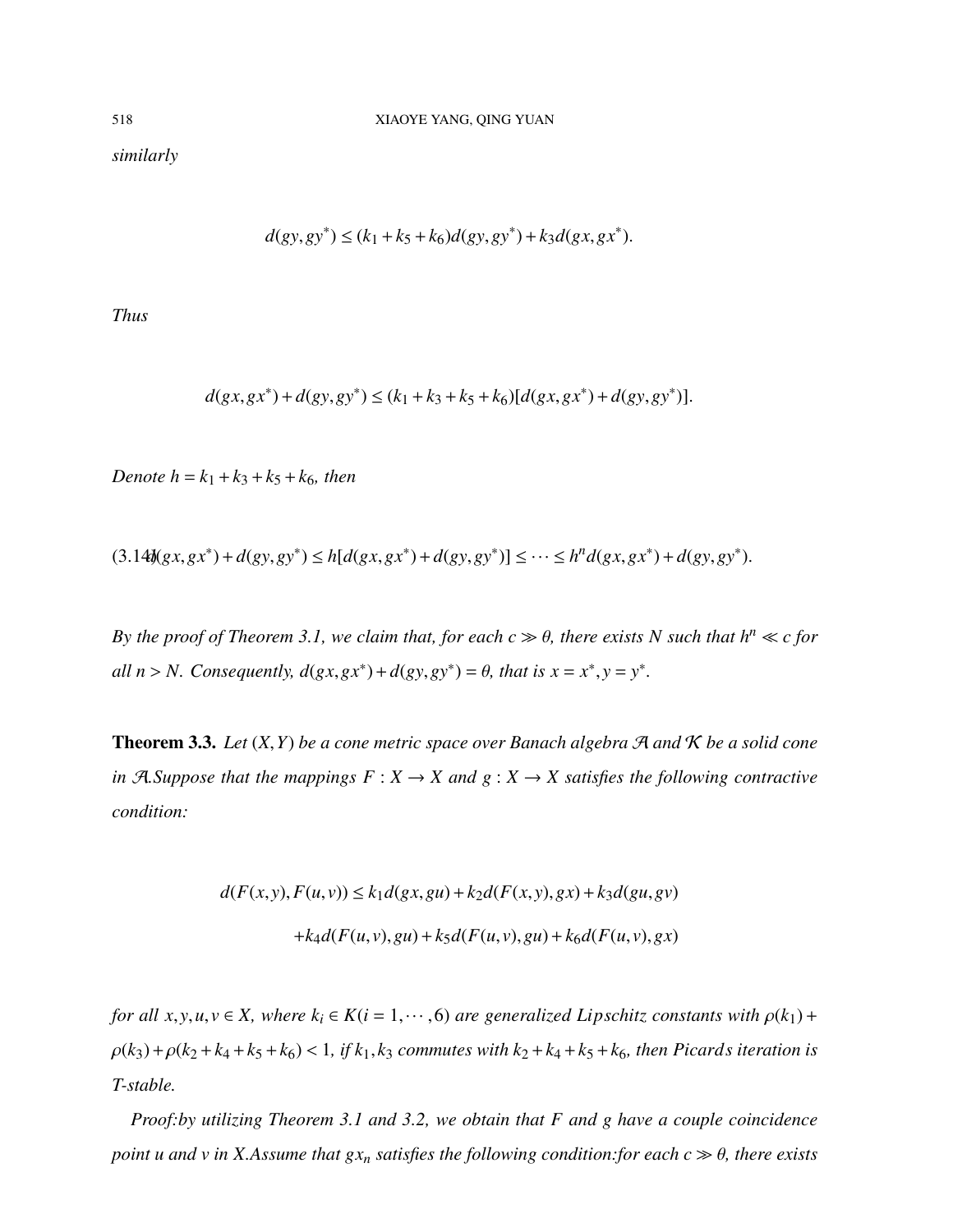*N* such that for all  $n > N$ ,  $d(F) \ll c$ . we have

$$
d(gx_{n+1},gx) = d(F(x_n, y_n), F(x, y))
$$
  
\n
$$
\leq k_1 d(gx_n, gx) + k_2 d(F(x_n, y_n), gx_n) + k_3 d(gy_n, gy)
$$
  
\n
$$
+ k_4 d(F(x, y), gx) + k_5 d(F(x_n, y_n), gx) + k_6 d(F(x, y), gx_n)
$$
  
\n
$$
= k_1 d(gx_n, gx) + k_2 d(gx_{n+1}, gx_n) + k_3 d(gy_n, gy)
$$
  
\n
$$
+ k_4 d(gx, gx) + k_5 d(gx_{n+1}, gx) + k_6 d(gx, gx_n)
$$
  
\n
$$
\leq k_1 d(gx_n, gx) + k_2 d(gx_{n+1}, gx) + k_2 d(gx, gx_n) + k_3 d(gy_n, gy)
$$
  
\n
$$
+ k_4 d(gx, gx) + k_5 d(gx_{n+1}, gx) + k_6 d(gx, gx_n)
$$
  
\n
$$
\leq (k_1 + k_2 + k_6) d(gx_n, gx) + (k_2 + k_5) d(gx_{n+1}, gx) + k_3 d(gy, gy_n).
$$

*from which it follows*

$$
(3.15) \qquad (e-k_2-k_5)d(gx_{n+1},gx) \le (k_1+k_2+k_6)d(gx_n,gx) + k_3d(gy_n,gy).
$$

*Similarly,*

$$
d(gx_{n+1},gx) = d(F(x,y), F(x_n, y_n))
$$
  
\n
$$
\leq k_1d(gx, gx_n) + k_2d(F(x,y), gx) + k_3d(gy, gy_n)
$$
  
\n
$$
+ k_4d(F(x_n, y_n), gx) + k_5d(F(x,y), gx_n) + k_6d(F(x_n, y_n), gx)
$$
  
\n
$$
= k_1d(gx, gx_n) + k_2d(gx, gx) + k_3d(gy, gy_n)
$$
  
\n
$$
+ k_4d(gx_{n+1}, gx_n) + k_5d(gx, gx_n) + k_6d(gx_{n+1}), gx)
$$
  
\n
$$
\leq k_1d(gx, gx_n) + k_3d(gy, gy_n) + k_4d(gx_{n+1}, gx)
$$
  
\n
$$
\leq (k_1 + k_4 + k_5)d(gx_n, gx) + (k_4 + k_6)d(gx_{n+1}, gx) + k_3d(gy, gy_n).
$$

*from which it follows*

$$
(3.16) \qquad (e-k_4-k_6)d(gx_{n+1},gx) \le (k_1+k_4+k_5)d(gx_n,gx) + k_3d(gy_n,gy).
$$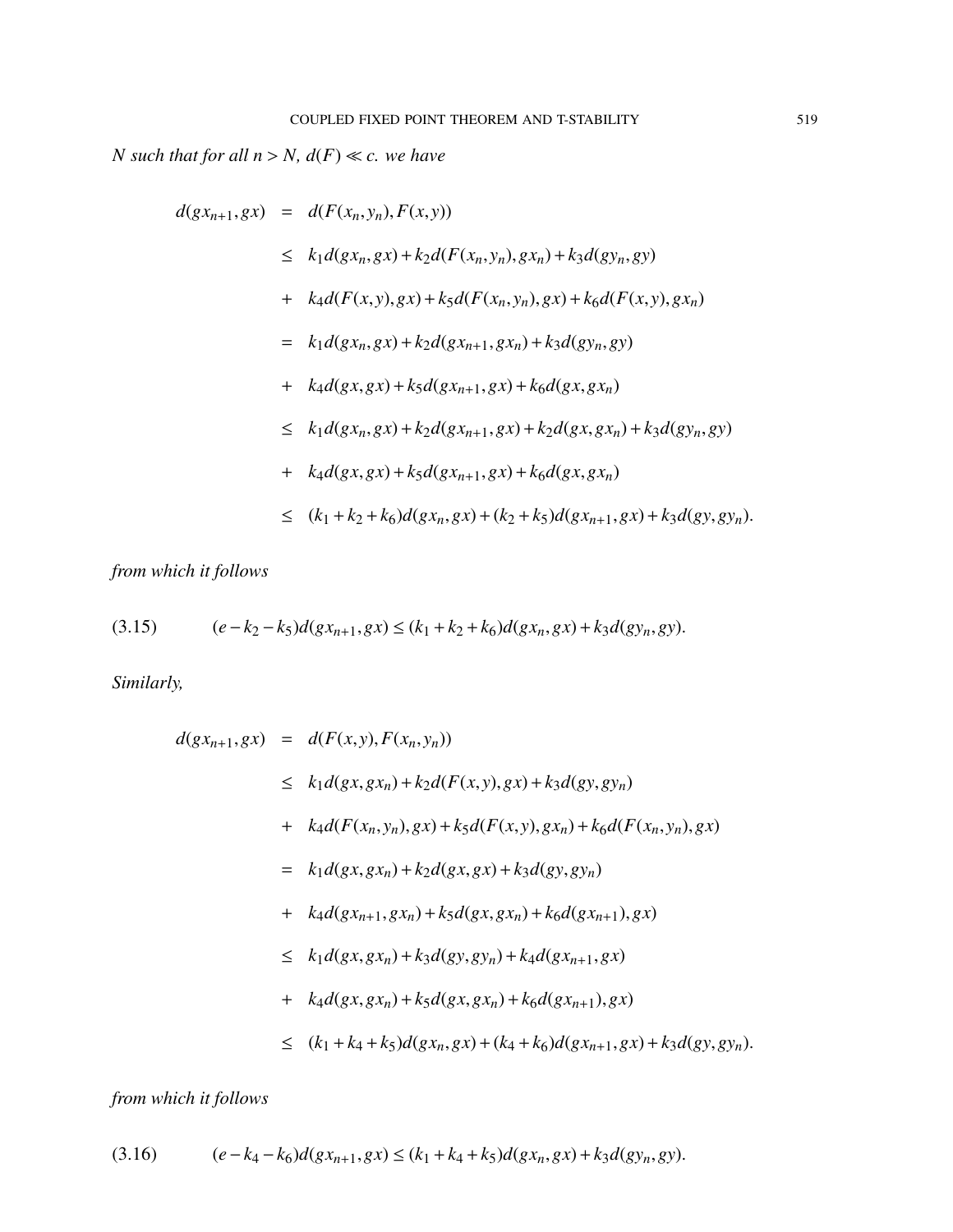*Add up (3.15) and (3.16) yields that*

$$
(3.12\theta - k_2 - k_5 - k_4 - k_6)d(gx_{n+1},gx) \le (2k_1 + k_4 + k_5 + k_2 + k_6)d(gx_n,gx) + 2k_3d(gy_n,gy).
$$

*Put*  $k = k_4 + k_5 + k_2 + k_6$ *, then* 

$$
(2e-k)d(gx_{n+1},gx) \le (2k_1+k)d(gx_n,gx) + 2k_3d(gy_n,gy)
$$

*Based on the proof of Theorem 3.1, it is not hard to obtain that*

$$
d(gx_{n+1},gx) \le hd(gx_n,gx) + 2md(gy_n,gy).
$$

where  $h = (2e - k)^{-1}(2k_1 + k)$ ,  $m = (2e - k)^{-1}k_3$ , and  $\rho(h) < 1$  Setting  $a_n = d(gx_{n+1}, gx)$ ,  $c_n =$ *<sup>d</sup>*(*gyn*,*gy*)*, we can obtain that*

$$
a_{n+1} \leq ha_n + mc_n
$$

*for each*  $\frac{c}{m} \gg \theta$ , there exists *N* such that for all  $n > N$ ,  $c_n = d(gy_n, gy) \ll \frac{c}{m}$ . Then making the *Lemma 2.10, we have*  $a_n \ll c$ *. That is to proof, the iteration is T-stable. The proof is over.* 

**Corollary 3.4.** *Let*  $(X,d)$  *be a cone metric space over Banach algebra*  $\mathcal{A}$  *and*  $\mathcal{K}$  *be a solid cone in*  $A$ *. Suppose that the mappings*  $F: X \to X$  *and*  $g: X \to X$  *satisfies the following contractive condition:*

$$
d(F(x,y), F(u,v)) \leq \alpha [d(gx, gu) + d(F(x,y), gx)] + \beta [d(gu, gv) + d(F(u,v), gu)]
$$
  
+ 
$$
\gamma [d(F(u,v), gu) + d(F(u,v), gx)]
$$

*for all*  $x, y, u, v \in X$ , where  $\alpha, \beta, \gamma$  are generalized Lipschitz constants, then then F and g have *a unique couple coincidence point in X.Moreover, for arbitrary <sup>x</sup>*, *<sup>y</sup>* <sup>∈</sup> *X, iterative sequence F n* (*x*, *<sup>y</sup>*) *converges to the fixed point.Further, the iteration sequence is T-stable.*

Corollary 3.5. *Let* (*X*,*Y*) *be a cone metric space over Banach algebra* <sup>A</sup> *and* <sup>K</sup> *be a solid cone in*  $A$ *. Suppose that the mappings*  $F: X \to X$  *and*  $g: X \to X$  *satisfies the following contractive condition:*

$$
d(F(x, y), F(u, v)) \le \alpha d(F(x, y), x) + \beta d(F(u, v), u)
$$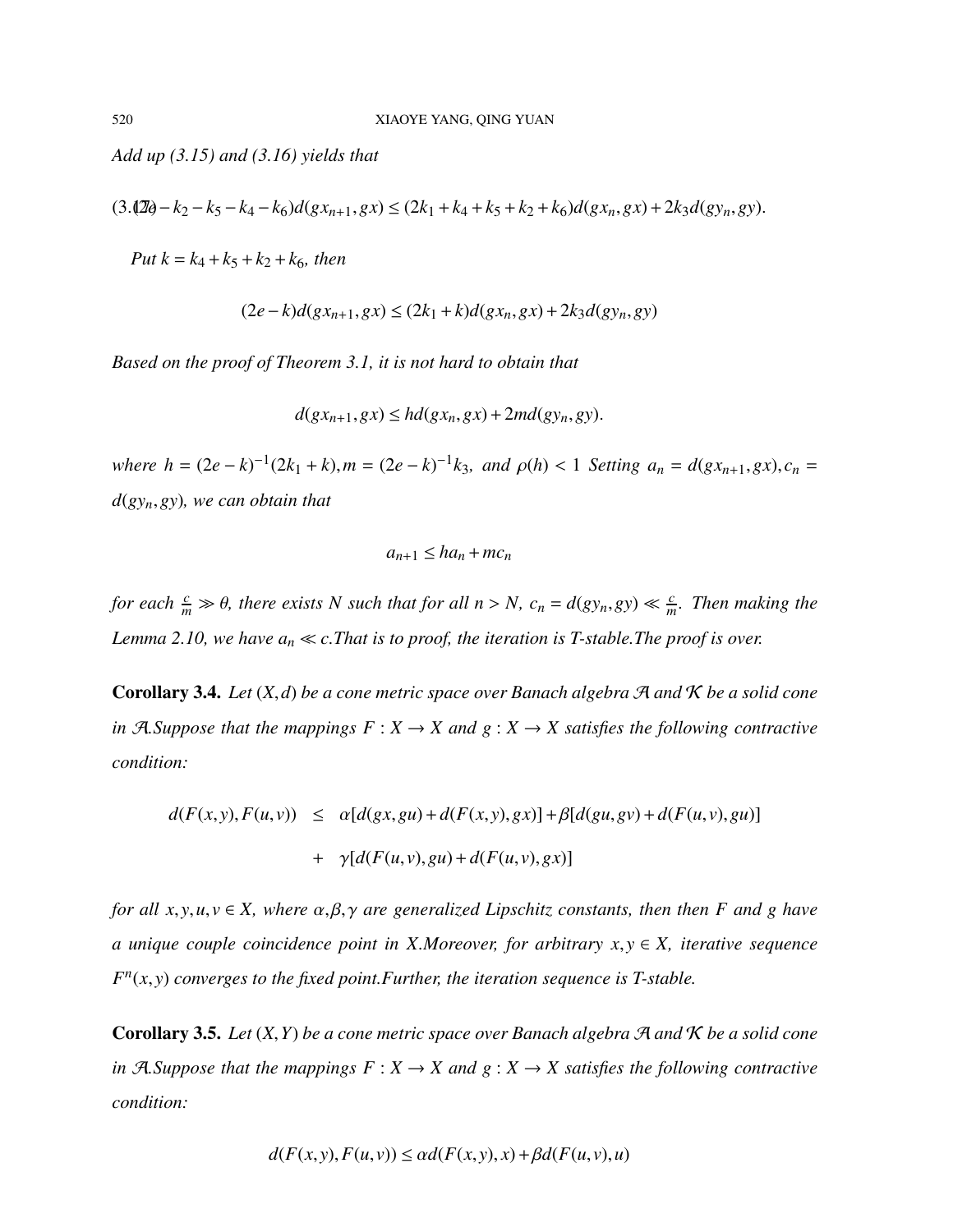*for all*  $x, y, u, v \in X$ *, where*  $\alpha, \beta$  *are generalized Lipschitz constants with*  $\rho(\alpha) + \rho(\beta) < 1$ *, then then F* and *g* have a unique couple coincidence point in *X*.Moreover, for arbitrary  $x, y \in X$ , it*erative sequence F n* (*x*, *<sup>y</sup>*) *converges to the fixed point.Further, the iteration sequence is T-stable.*

#### Competing Interests

The authors declare that there is no conflict of interest regarding the publication of this paper.

#### Acknowledgment

The second author was supported by the Natural Science Foundation of Shandong Province of China (ZR2017LA001) and Youth Foundation of Linyi University (LYDX2016BS023).

#### **REFERENCES**

- [1] L.-G. Huang, X. Zhang, Cone metric spaces and fixed point theorems of contrative mappings, J. Math. Anal. Appl., 332 (2007), 1468-1476.
- [2] H. Liu, S.-Y. Xu, Cone metric spaces over Banach algebras and fixed point theorems of generalized lipschitz mappings, Fixed Point Theory Appl., 2013 (2013), Article ID 320.
- [3] X. Xu, D. Jiang, W. Hu, D. O'Regan, R. P. Agarwal, Positive properties of Green's function for three-point boundary value problems of nonlinear fractional differential equations and its applications, Appl. Anal., 91(2012), 323-343.
- [4] T.G. Bhashkar, V.lakshmikantham, Fixed point theorems in partially ordered cone metric spaces and applications. Nonliear Anal., TMA, 65 (2006), 825-832.
- [5] M.Abbas, M.Ali Khan, S.Radenovic, Common coupled fixed point theorems in cone metric spaces for compatible mappings, Appl. Math. Comput., 217 (2010), 195-202.
- [6] F. Sabetghadam, H.P. Masiha, A.H.Sanatpour, Some coupled fixed point theorems in cone metric space, Fixed Point Theory Appl., 2009 (2009), Article ID 125426, 8 pages.
- [7] H. Liu, S.-Y. Xu, Fixed point theorems of quasi-contractions on cone metric spaces with Banach algebras, Abstr. Appl. anal., 2013 (2013), Article ID187348, 5 pages.
- [8] H. Liu, S.-Y. Xu, Cone metric spaces over Banach algebras and fixed point theorems of generalized Lipschitz mappins, Fixed Point Theory Appl., 2013 (2013), Article ID 320.
- [9] W.-S. Du, E. Karapimar, A note on cone b-metric and its related results:generalizations or equivalence?, Fixed Point Theory Appl., 2013 (2013), Article ID 210.
- [10] Z. Kadelburg, S. Radenović, V.Rakocević, A note on equivalence of some metric and cone metric fixed point results, Appl. Math. Lett., 24 (2011), 370-374.